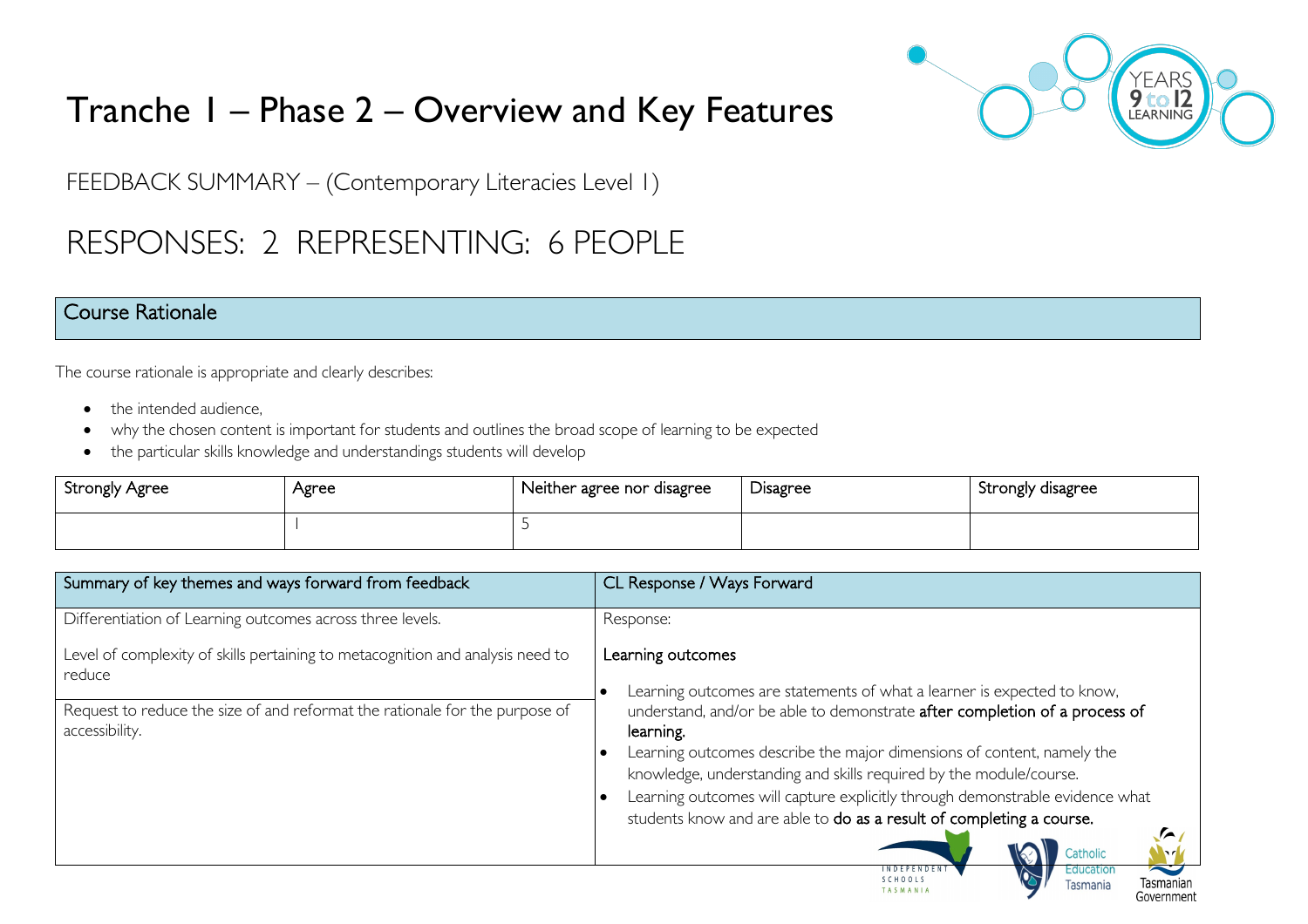| Ways Forward:                                                                                                                                             |
|-----------------------------------------------------------------------------------------------------------------------------------------------------------|
| Learning outcomes will be differentiated across the three levels and align with the<br>authorised levels of complexity prescribed for course development. |
| Course Rationale                                                                                                                                          |
| Ways Forward:                                                                                                                                             |
| The course rationale will be reviewed for the purpose of accessibility and the format<br>will align with prescribed format for all courses.               |

# Pathways In

The pathways in are appropriate and clearly describes all relevant pathways.

| <b>Strongly Agree</b> | Agree | Neither agree nor disagree | -<br><b>Disagree</b> | Strongly disagree |
|-----------------------|-------|----------------------------|----------------------|-------------------|
|                       |       |                            |                      |                   |

| Summary of key themes and ways forward from feedback                             | CL Response / Ways Forward                                                                                                                                                                                                                                        |
|----------------------------------------------------------------------------------|-------------------------------------------------------------------------------------------------------------------------------------------------------------------------------------------------------------------------------------------------------------------|
| Repetition of content                                                            | Response:                                                                                                                                                                                                                                                         |
| Questions regarding                                                              | Repetition of content                                                                                                                                                                                                                                             |
| clarity of pathway documentation and relationship to attainment of<br>standards. | Ways Forward                                                                                                                                                                                                                                                      |
| Reference to ACSF<br>$\bullet$                                                   | Content will not be repeated to ensure variety.                                                                                                                                                                                                                   |
| Curriculum Documentation                                                         | Pathways in                                                                                                                                                                                                                                                       |
|                                                                                  | Some years 9-10 students may not have achieved the standard, the course<br>rationale identifies this. The reference to the Years 9-10 Australian Curriculum<br>English refers to provision of sequential learning continuity, it does not refer to<br>attainment. |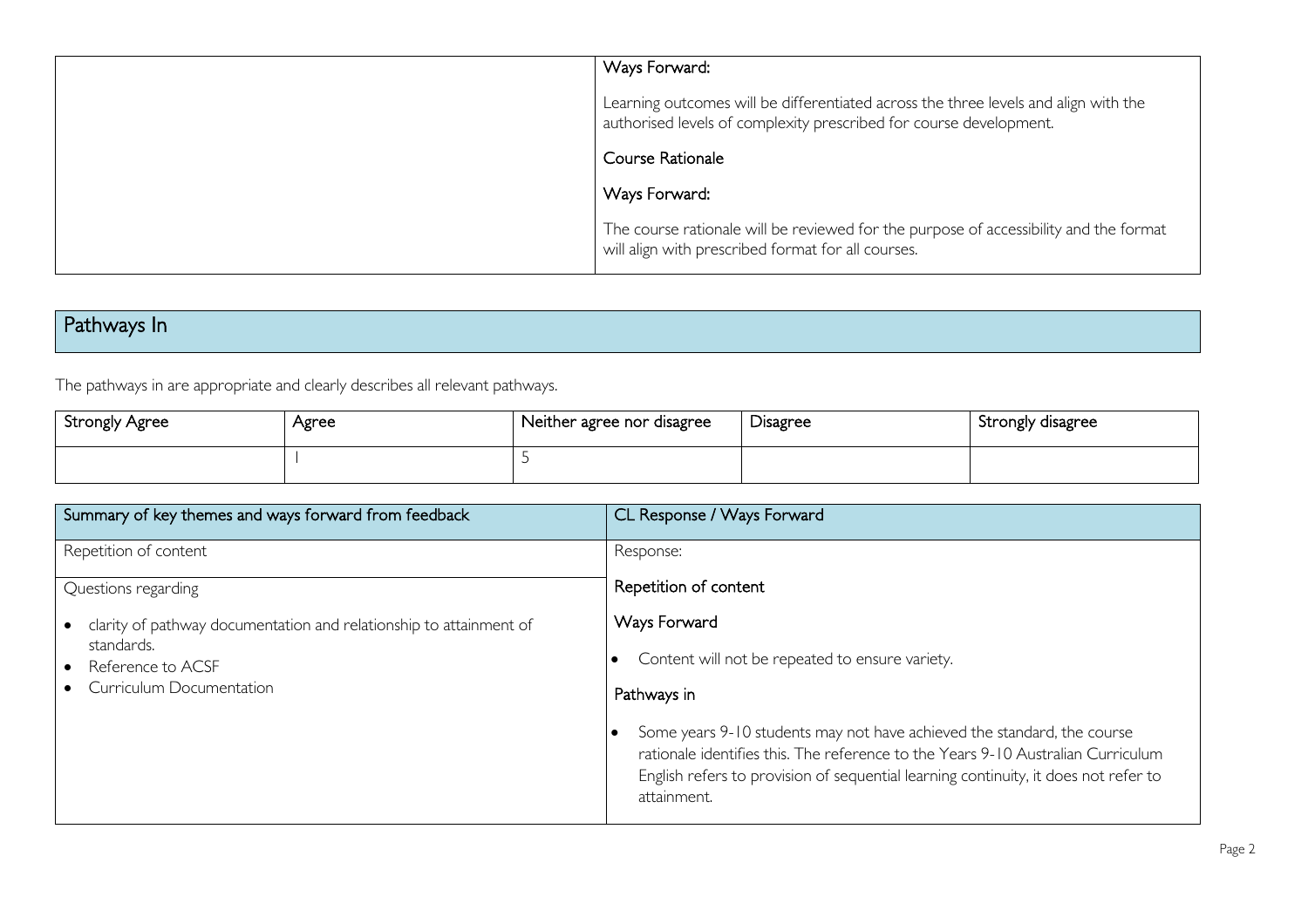| Ways Forward                                                                                                                                                               |
|----------------------------------------------------------------------------------------------------------------------------------------------------------------------------|
| Pathway information to be reviewed to ensure clarity<br>Curriculum documentation referred will be accessible to teachers via the Years 9<br>ه ا<br>to 12 Learning website. |

### Learning Outcomes

- Learning outcomes describe observable and measurable behaviours so that valid judgements can be made about whether students have achieved the learning outcomes and at what level.
- Clear learning outcomes are important because they communicate to students what they are expected to do as a result of successfully completing a course or module.

In consideration of the learning outcomes identified in this paper do they clearly describe what students will be able to do on successful completion of a course (or module of work)?

| Yes | No |
|-----|----|
|     |    |

| Summary of key themes and ways forward from feedback                                       | CL Response / Ways Forward                                                                                                                                                                                                                                                                                                                                                                                                                                                 |
|--------------------------------------------------------------------------------------------|----------------------------------------------------------------------------------------------------------------------------------------------------------------------------------------------------------------------------------------------------------------------------------------------------------------------------------------------------------------------------------------------------------------------------------------------------------------------------|
| Differentiation of Learning outcomes across three levels.                                  | Learning outcomes                                                                                                                                                                                                                                                                                                                                                                                                                                                          |
| Level of complexity of skills pertaining to metacognition and analysis need to<br>reduced. | Learning outcomes are statements of what a learner is expected to know,<br>understand, and/or be able to demonstrate after completion of a process of<br>learning.<br>Learning outcomes describe the major dimensions of content, namely the<br>knowledge, understanding and skills required by the module/course.<br>Learning outcomes will capture explicitly through demonstrable evidence what<br>students know and are able to do as a result of completing a course. |
|                                                                                            | Ways Forward:                                                                                                                                                                                                                                                                                                                                                                                                                                                              |
|                                                                                            | Learning outcomes will be differentiated across the three levels and align with the<br>authorised levels of complexity prescribed for course development.                                                                                                                                                                                                                                                                                                                  |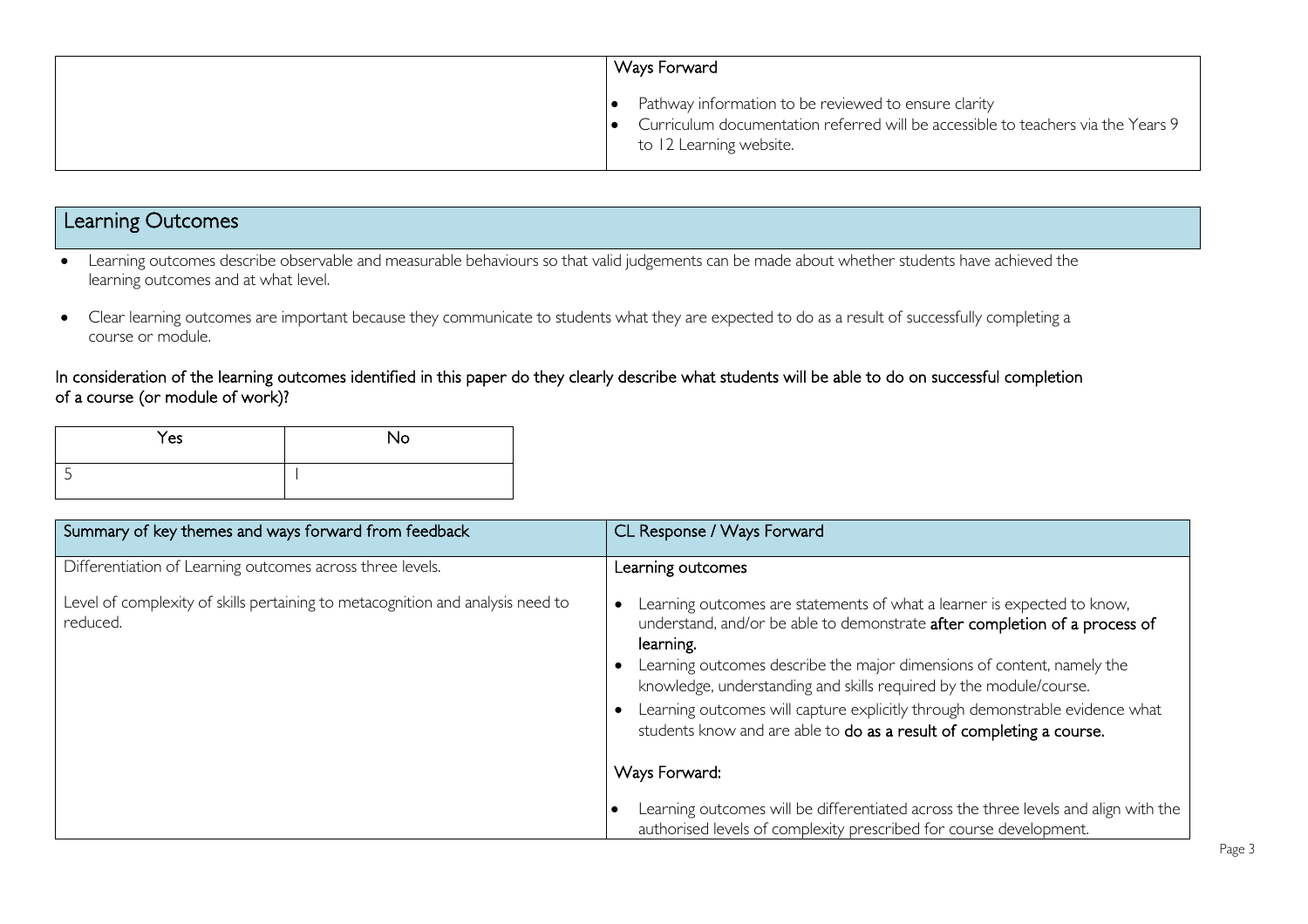## Course Structure

- All course structures for Tranche 1 courses are aligned to the Integrated Policy Model.
- All courses will be 150 hours in length, and divided equally into three weighted modules of 50 hours each.

#### Do you agree with the proposed organisation of modules identified in this paper?

| Yes | No |
|-----|----|
| с   |    |

| Summary of key themes and ways forward from feedback | CL Response / Ways Forward                                                                                                           |
|------------------------------------------------------|--------------------------------------------------------------------------------------------------------------------------------------|
| 150 hours is essential                               | <b>Ways Forward</b><br>Feedback will be considered in line with course structures specified by Years 9-12<br>learning course design. |

# Delivery Sequence

#### Do you agree with the course delivery sequence proposed in this paper?

| Yes | No |
|-----|----|
| n   |    |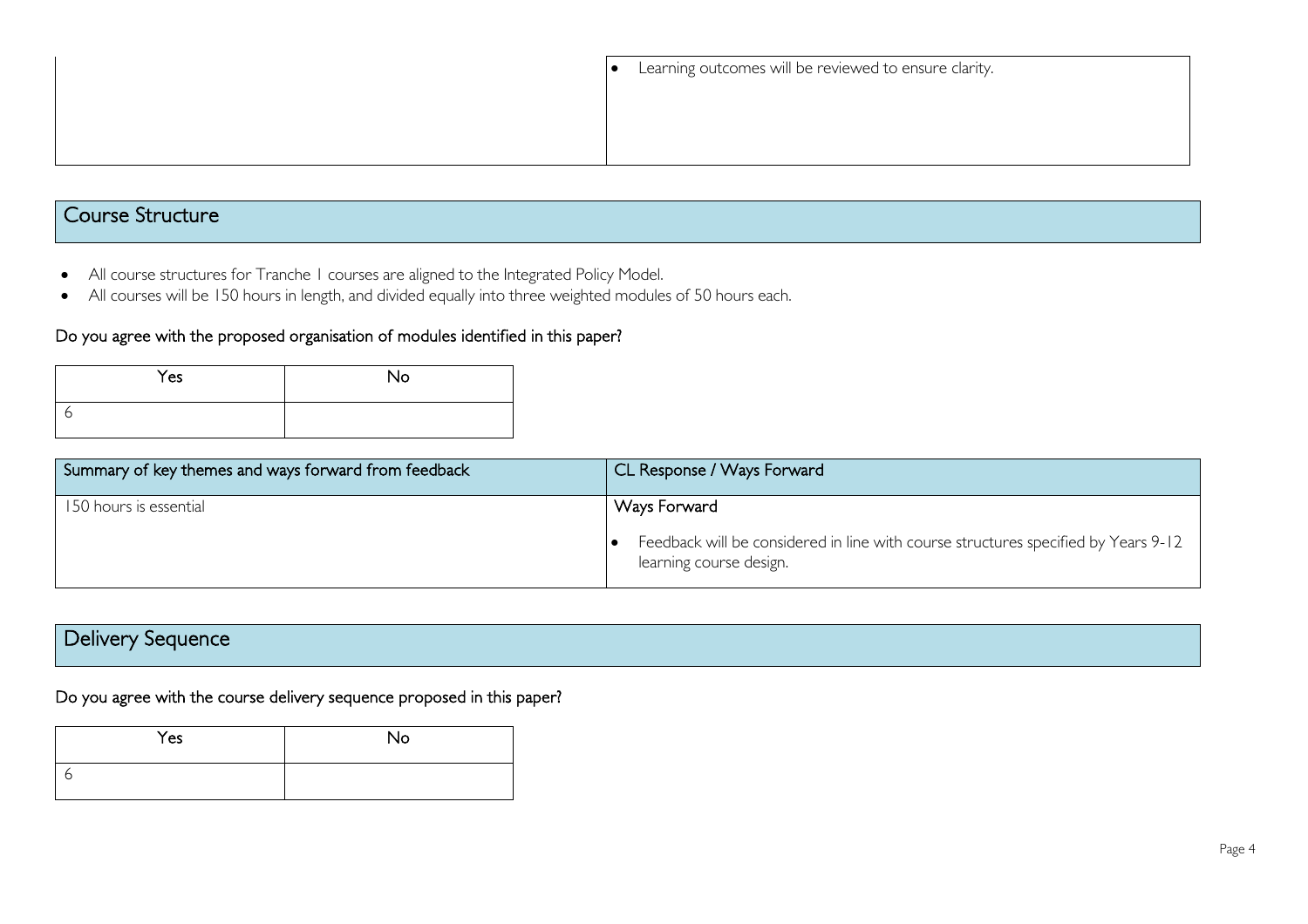| Summary of key themes and ways forward from feedback | CL Response / Ways Forward  |
|------------------------------------------------------|-----------------------------|
| Delivery sequence deemed sufficient                  | Ways Forward                |
|                                                      | Delivery sequence affirmed. |

## Module Content

Please note that the descriptions of module content may vary from course to course for example:

- some will identify specific themes, concepts and topics to organise course content.
- some *may* enable teacher/learner choice of themes, concepts and topics.

### Do you agree with the module content proposed in this this paper?

| Yes | No |
|-----|----|
|     |    |

| Summary of key themes and ways forward from feedback                         | CL Response / Ways Forward                                                                                                                                                                                  |
|------------------------------------------------------------------------------|-------------------------------------------------------------------------------------------------------------------------------------------------------------------------------------------------------------|
| Appropriate                                                                  | Response:                                                                                                                                                                                                   |
| Conceptual focus should not be construed as:                                 | Provider feedback is divided                                                                                                                                                                                |
| Electives<br>Literary of linguistic concepts<br>Focus should be on literacy. | Ways Forward:<br>Course development will continue in consideration of the feedback and ensure<br>that the focus on literacy is explicit and clear to support effective teaching learning<br>and assessment. |